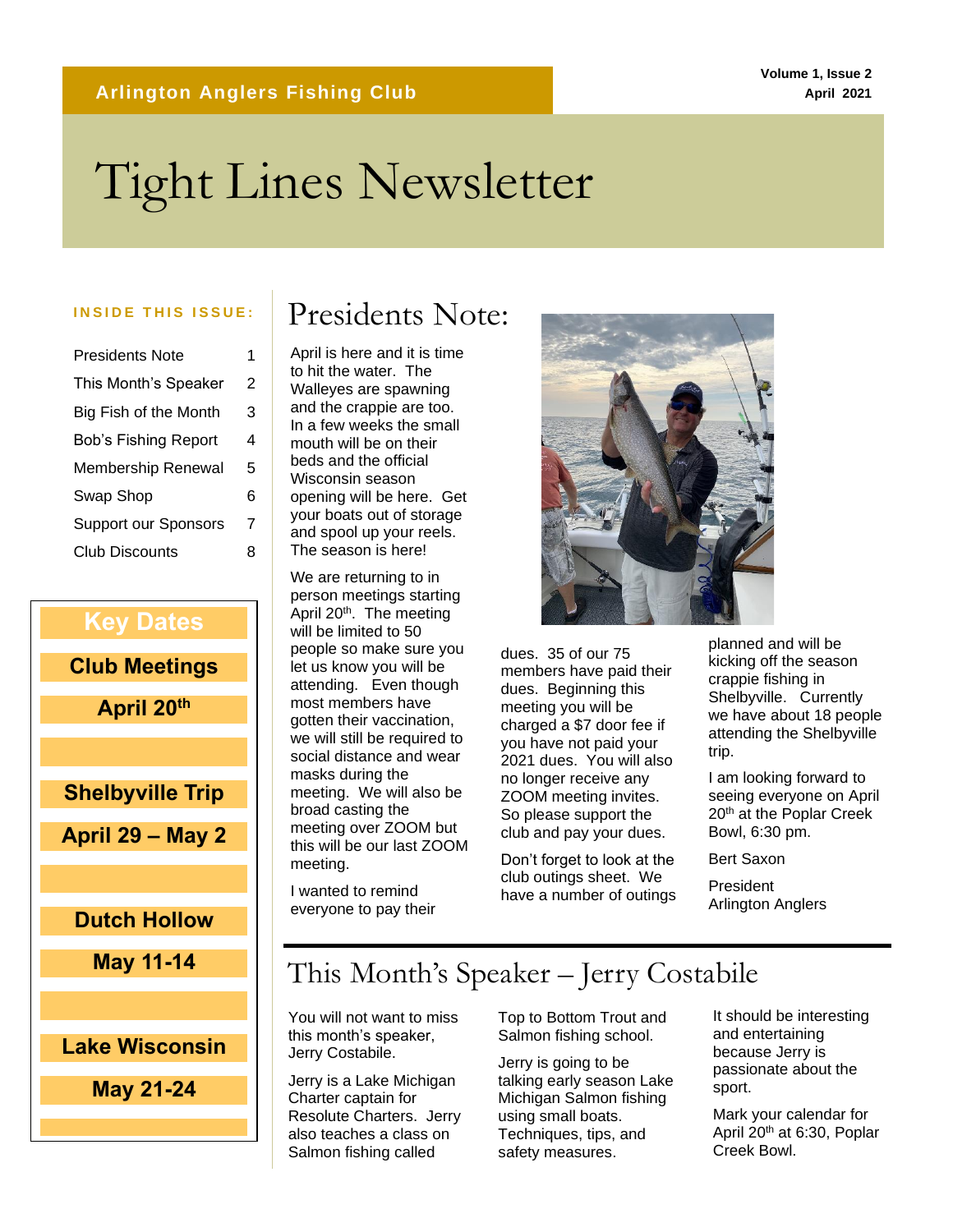# **Arlington Anglers Fishing Club**



Visit our website at: www.arlingtonanglers.com

# Tuesday, April 20, 2021 **Captain Jerry Costabile Small Boat Lake Michigan Salmon Strategies**



Jerry has been in the charter boat business for over 40 years and now operates Resolute Sportfishing. He is a past President of Kenosha **Sportfishing and Conservation Association and presently a Pro Staff member for Grandt Rods,** Yellowbird, Torpedo, Fireflies LLC, **Finn Spoons, and Dreamweaver** Lures, among others. He is also the instructor for the "Top 2 Bottom" trout and salmon fishing school. Chartering is Jerry's business, but he says you can successfully target Lake Michigan salmon and lake trout on your own without a large boat. Jerry will be sharing smaller boat strategies including: weather planning, safety, regulations, gear, techniques, tactics, and more!

Club Meetings are on the 3rd Tuesday of each month Jan.- Nov.

**Poplar Creek Banquets** 2354 W. Higgins Rd. Hoffman Estates, IL 60169 (In person with Zoom simulcast)

**Guests Welcome** Fee \$3 members | \$7 non 6:30 PM Start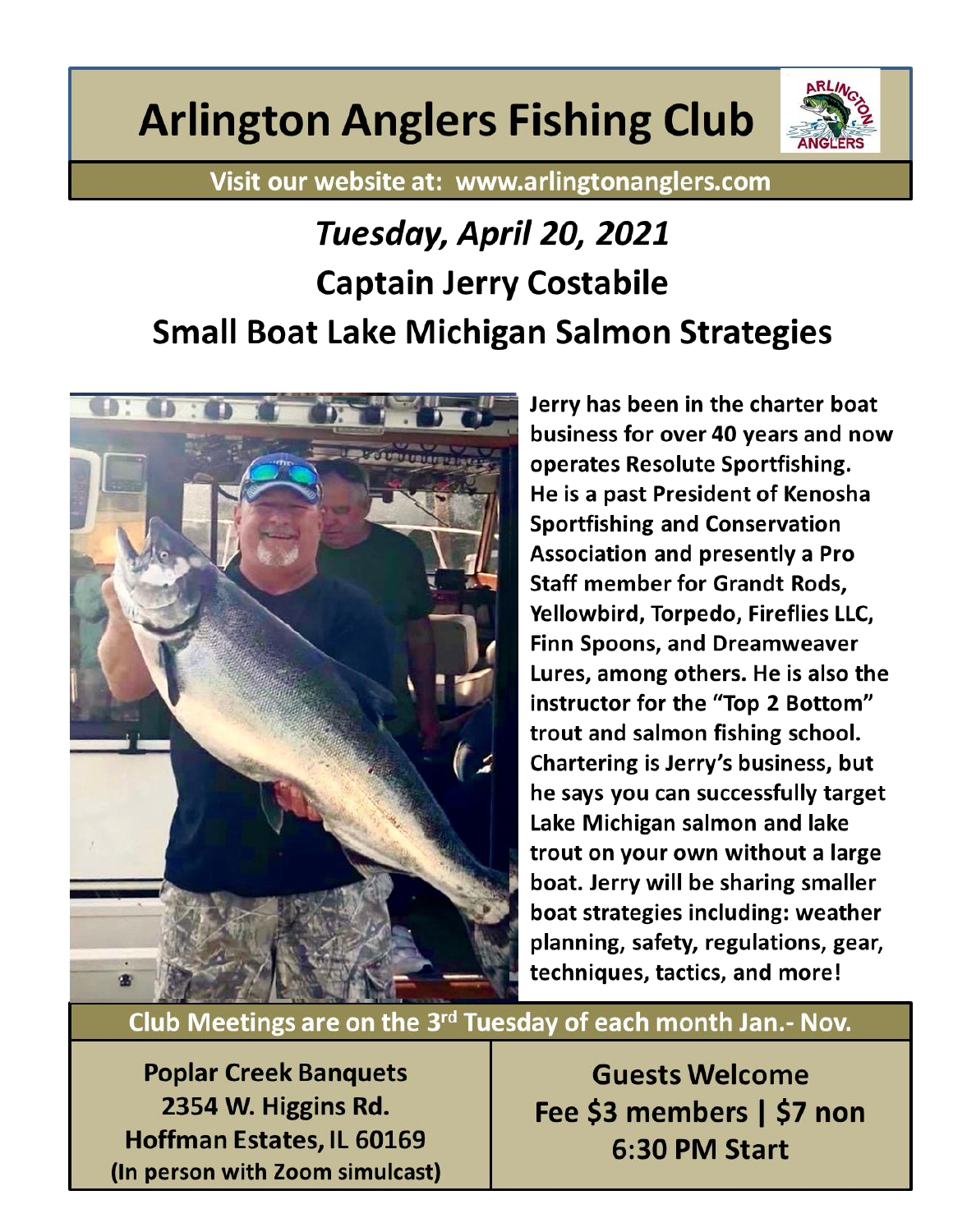## **BIG FISH Contest Tight Lines Newsletter**



## **Big fish of the month**

.

Our big fish of the month goes to two fishermen, Brian O'Conner and Chris Popp.

Chris and Brian caught some nice rainbow trout, fly fishing on the St. Joe River in Indiana last month.



**Big Fish Contest**

2021 has started off with a bang for the Arlington Anglers Big Fish Contest. Multiple big fish have already hit the leader board.

It's going to be a good year of fishing so get your entries in.

This year we are trying to give more members a chance to win a \$25 Cabela's / Bass Pro gift card. We have changed

the rules so that an individual member can only win one gift card per year. You can still win multiple categories and receive a category certificate but only one gift card.

Get your entries in and make sure to check out the leader board monthly.

Entry forms and the leader board can be found on our website under the members only section.

Entries and pictures can be sent to James Allen, our Big Fish Commissioner.

**"Congrats to Josh Ptak on his crazy big Gold Fish catch!"**



Josh Ptak is the kid fisherman of the month. Josh caught a giant gold fish in a local pond behind his house.

Josh is truly a multi species fisherman. Check out the picture.

Josh was also featured on Channel 5 news.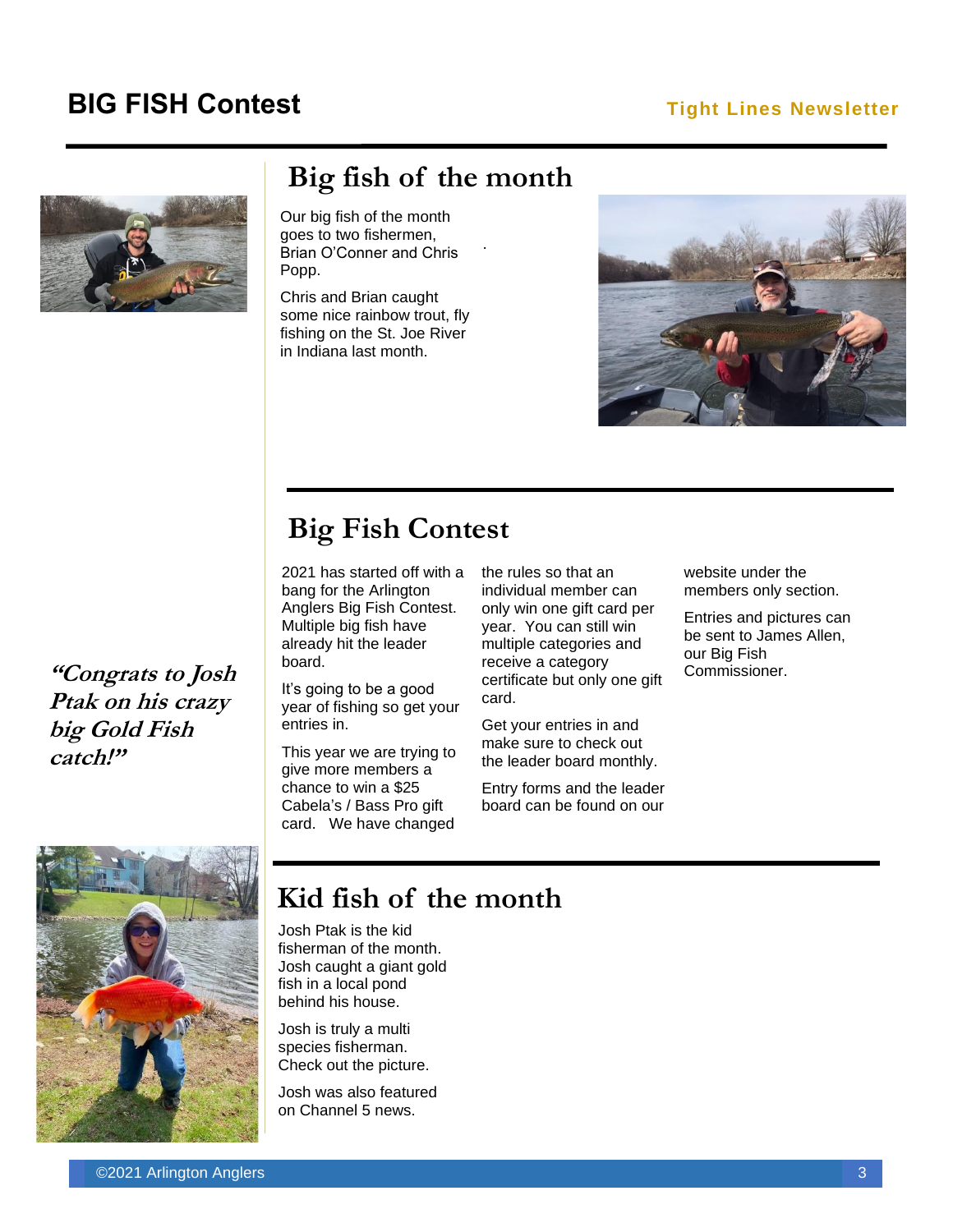## **Bob's Fishing Report**

#### **Tight Lines Newsletter**



## **Bob's Fishing Report**

Fish moving shallower. Look for that warmer water and don't forget to get your new 2021 fishing license.

FOX RIVER: Fishing is slow and water levels are very low.

#### CHAIN O'LAKES:

Water levels are low. Crappie are good in deeper channels; walleyes shallower, try deeper creeks or main lake points on Pistakee or Marie.

LAKEFRONT: Brown trout, coho, and small mouth are very active from shore. Off-shore found good lakers and coho. Smelt fishing open: fuhgetaboutit!

NORTHPOINT / WAUKEGAN: Browns and steelies from shore using power lines and rods. Off-shore, coho numbers growing along with some lake trout and browns. Using body baits, small spoons and the reliable dodger/fly rig.

GENEVA: Water still awful cold but finding a few middepth bass (catch and release).

DELAVAN: Active fish found at the Inlet on the north end.

AREA PONDS: Large mouth, crappies and blue gills are very active.

FOREST PRESERVES: Still catching trout on spinners, wax worms, etc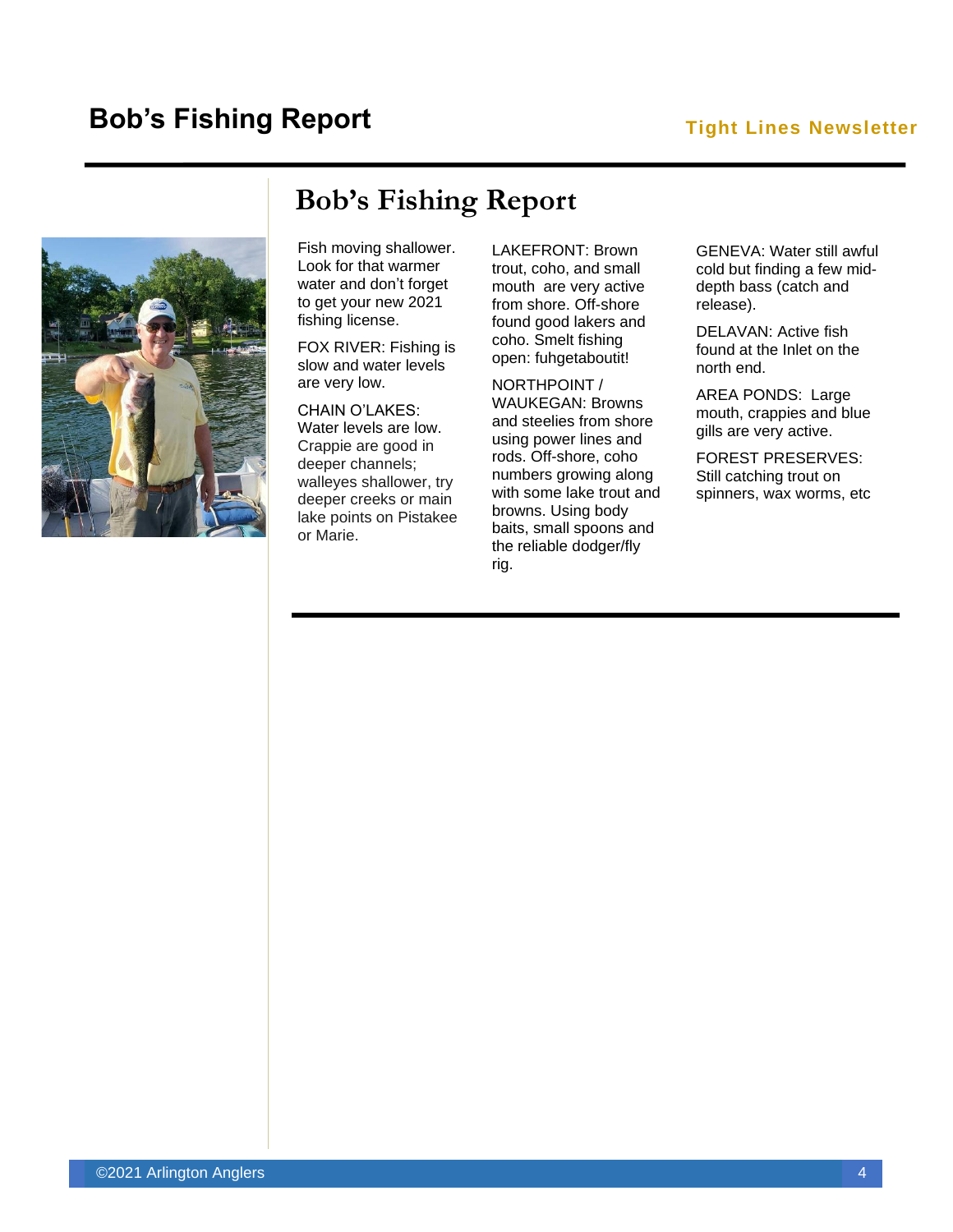## **Time to Renew Your Membership**

| Club dues for 2021 are<br>currently being collected.<br>Your check can be made<br>out to Arlington Anglers<br>Fishing Club. The annual<br>dues are \$40<br>Today's Date: $\frac{1}{\sqrt{1-\frac{1}{2}}}\$<br>Address: _____________________________ | The membership form can<br>be found on our website<br>under the tab called "Join<br>Our Club" or you can use<br>the form below.<br>You can submit your dues<br>via mail to Mike Bierman<br>our club treasurer.<br>Fill out completely and mail with your check.<br>Name: Name: Name: Name: Name: Name: Name: Name: Name: Name: Name: Name: Name: Name: Name: Name: Name: Name: Name: Name: Name: Name: Name: Name: Name: Name: Name: Name: Name: Name: Name: Name: Name: Name: Name: Name: Name: | Mike Bierman<br>1210 Glen Ct.<br>Carol Stream, IL. 60188 | "Gentle reminder to pay<br>your dues. All dues go<br>toward our speaker line<br>$u\mathcal{D}$ .<br>If you have not paid your<br>dues by our April<br>meeting you will need to<br>pay a guest fee at the<br>$door.$ " |
|------------------------------------------------------------------------------------------------------------------------------------------------------------------------------------------------------------------------------------------------------|--------------------------------------------------------------------------------------------------------------------------------------------------------------------------------------------------------------------------------------------------------------------------------------------------------------------------------------------------------------------------------------------------------------------------------------------------------------------------------------------------|----------------------------------------------------------|-----------------------------------------------------------------------------------------------------------------------------------------------------------------------------------------------------------------------|
|                                                                                                                                                                                                                                                      |                                                                                                                                                                                                                                                                                                                                                                                                                                                                                                  |                                                          | We're on the Web!                                                                                                                                                                                                     |
|                                                                                                                                                                                                                                                      | Home Phone: <u>______________________________</u> Cell: ______________________________                                                                                                                                                                                                                                                                                                                                                                                                           |                                                          | www.ArlingtonAnglers.com<br><b>OR</b>                                                                                                                                                                                 |
| Date of Birth: $\frac{1}{\sqrt{1-\frac{1}{2}}}}$                                                                                                                                                                                                     |                                                                                                                                                                                                                                                                                                                                                                                                                                                                                                  |                                                          | <b>Look us up on FACEBOOK</b>                                                                                                                                                                                         |
|                                                                                                                                                                                                                                                      | Email Address: North American State Communications of the Communication of the Communication of the Communication                                                                                                                                                                                                                                                                                                                                                                                |                                                          | <b>AT</b><br><b>ArlingtonAnglers</b>                                                                                                                                                                                  |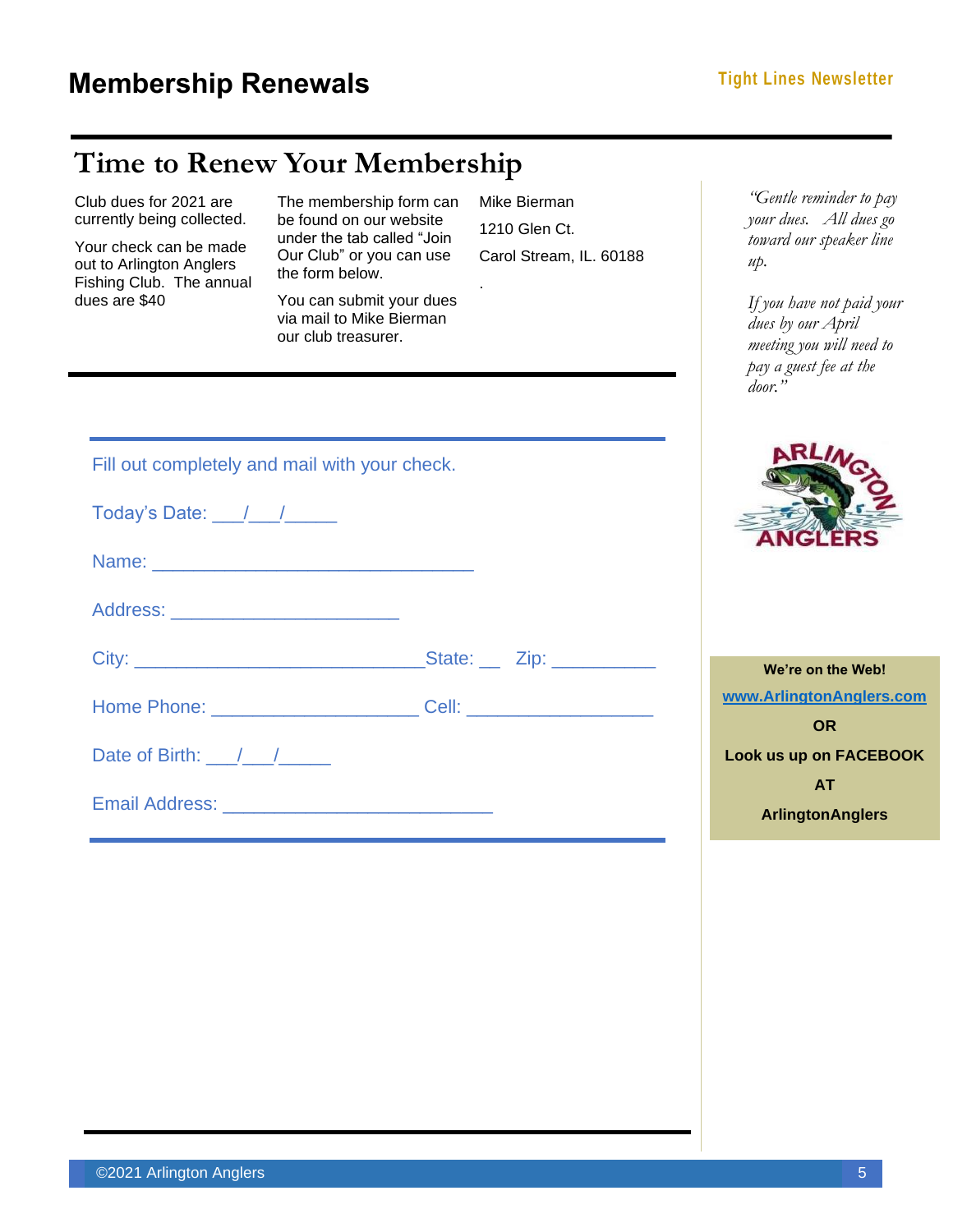## **Swap Shop Tight Lines Newsletter**

The Swap Shop is for members only. If you have something you would like to sell or are looking for a particular item, then contact our newsletter editor Bob Diebold at [r.diebold@comcast.net](mailto:r.diebold@comcast.net) for more details.

The Swap Shop will appear in our monthly newsletters. Each ad will be posted for 6 months and then deleted. You can repost by resubmitting. Please let us know as soon as your item has sold.

- 1. **Minn Kota Powerdrive trolling motor**. Bow mount, 12 volt, 55 lb.,54 inch, good condition, Asking \$250, obo, contact Greg Michela 224-651-6125
- 2. **Shimano Curado DHSV, bait casting reel**, 7:0:1 Gear Ratio, Excellent Condition, \$200 new, Asking \$100, contact Bert Saxon 847 494-1339
- 3. **St. Croix Legend Extreme Spinning Rod LXS610MXF**, used 3 times, rod sock, \$400 new, Asking \$250, contact Bert Saxon 847-494-1339
- 4. **Vexilar FL-12 w/3 color flasher.** 12 degree ice ducer, brand new battery and charger. Excellent Condition. \$300, Wayne Wagner 847-804-6464. Selling for Jeff Huebner.



5. **Eskimo Mako M43 gasoline powered ice auger**, 8" blade, used 6 times, Excellent Condition, \$400+ New, Asking \$275, cash only, contact Wayne Wagner 847 804-6464





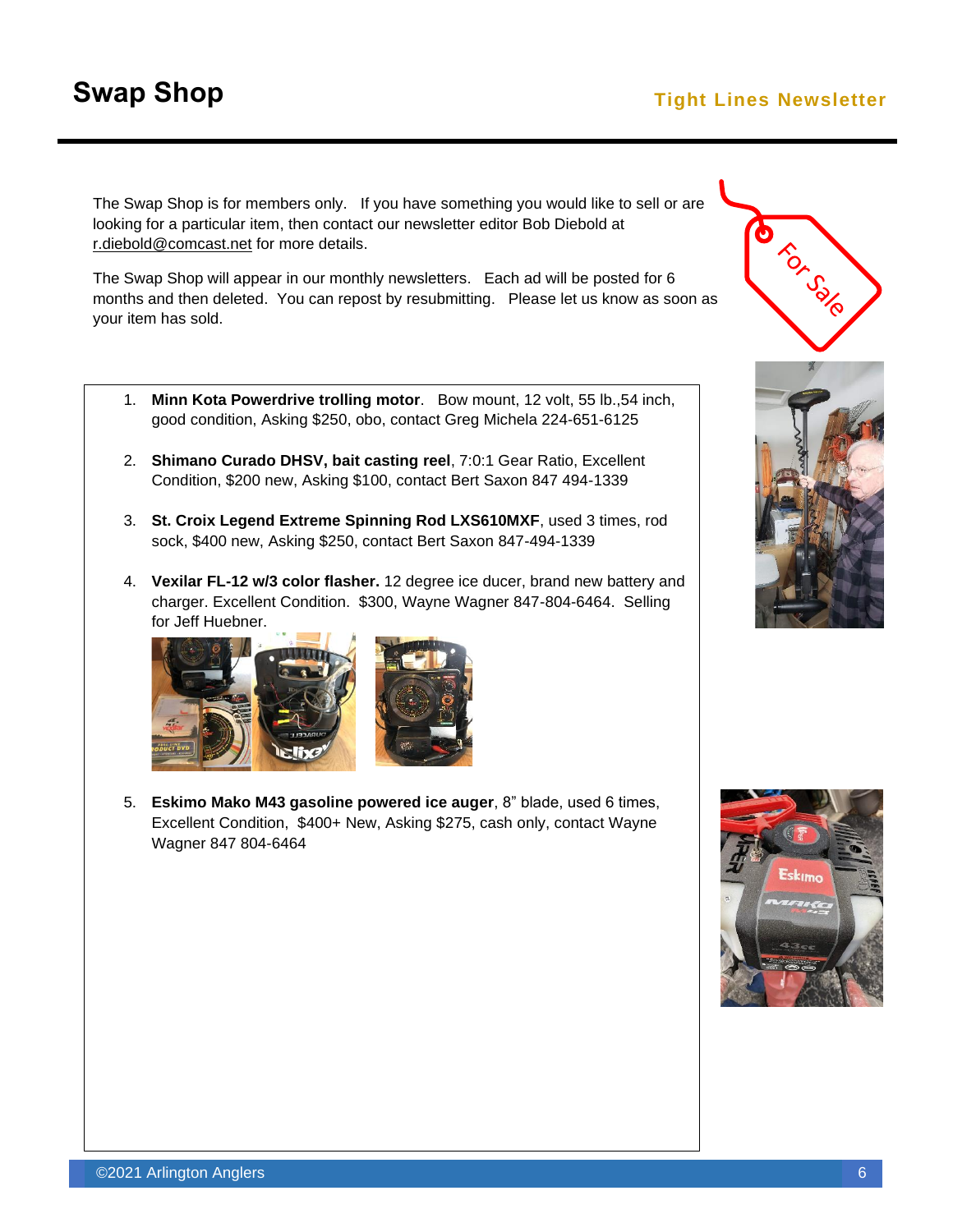## **Support Our Sponsors Constant Constant Constant Constant Constant Constant Constant Constant Constant Constant Constant Constant Constant Constant Constant Constant Constant Constant Constant Constant Constant Constant**







#### **Welcome to JBMetalWorks.com**









## **Anglers International Resources**

@fishingurus · Sports & Recreation